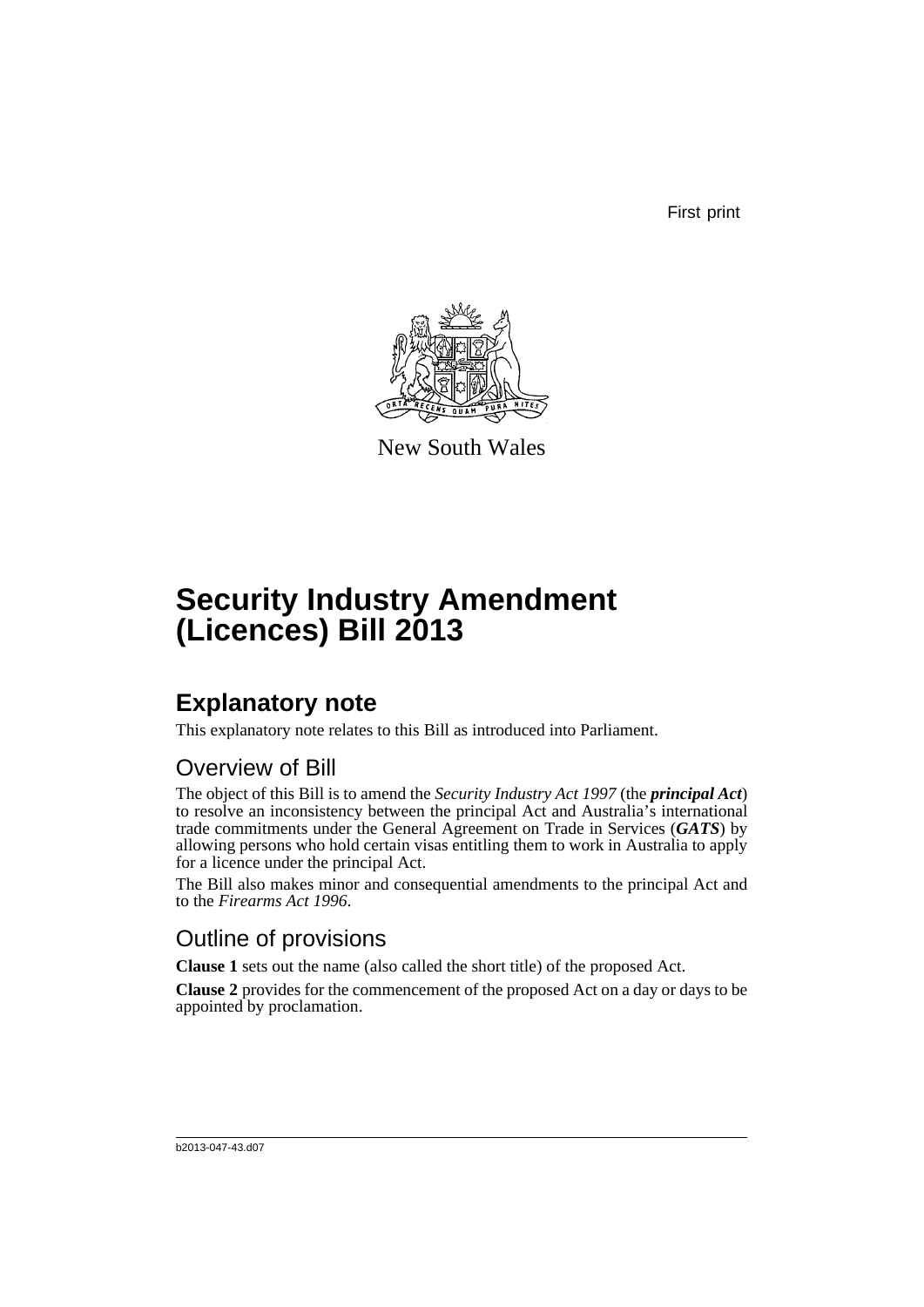Explanatory note

#### **Schedule 1 Amendment of Security Industry Act 1997 No 157**

**Schedule 1 [2]** modifies a restriction on granting licences under the principal Act so as to allow licences to be granted to persons who hold visas entitling them to work in Australia (other than student visas or working holiday visas). Currently, only Australian citizens or permanent Australian residents may be granted licences. The object of the amendment is to resolve an inconsistency between the principal Act and Australia's commitments under, and in the context of, the GATS. **Schedule 1 [3]** inserts consequential definitions.

**Schedule 1** [1] removes a requirement for certain information and particulars required for making an application for a licence under the principal Act to be lodged with the application form.

**Schedule 1 [4]** exempts a licensee from having to produce or wear a licence that has become illegible, during the period between lodging an application for a replacement licence and the issuing of the replacement licence.

**Schedule 1 [6]** modifies a regulation-making power relating to the wearing of, and the character or design of, licensees' uniforms and the markings on, and design of features of, vehicles used in carrying on security activities, to make it clear that the regulations may provide for the making of determinations (including determinations by the Commissioner of Police) in relation to those subject matters. **Schedule 1 [5]** omits the existing regulation-making power in relation to those subject matters.

**Schedule 1 [7]** enables savings and transitional regulations to be made as a consequence of the proposed Act or any other Act that amends the principal Act.

### **Schedule 2 Amendment of Firearms Act 1996 No 46**

**Schedule 2** provides for regulations under the *Firearms Act 1996* to determine the requirements for direct supervision for the purposes of a statutory condition imposed on a provisional pistol (business/employment) licence under that Act which requires licensees to be under the direct supervision of certain competent persons for the first 6 months of the term of the licence.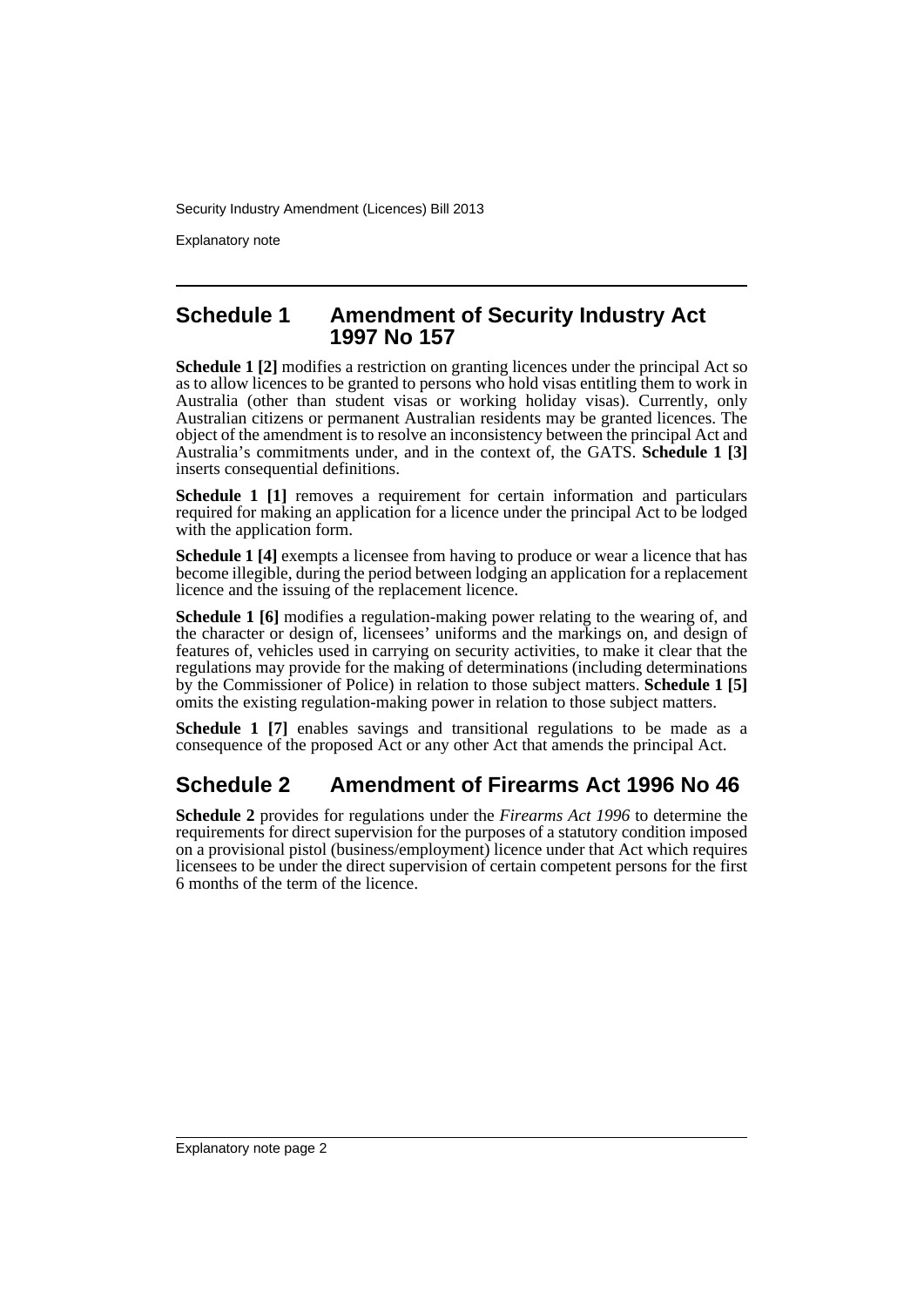First print



New South Wales

# **Security Industry Amendment (Licences) Bill 2013**

## **Contents**

|                                                           | Page          |
|-----------------------------------------------------------|---------------|
| Name of Act<br>1                                          |               |
| 2 Commencement                                            | $\mathcal{P}$ |
| Schedule 1 Amendment of Security Industry Act 1997 No 157 | 3             |
| Schedule 2 Amendment of Firearms Act 1996 No 46           | 5.            |
|                                                           |               |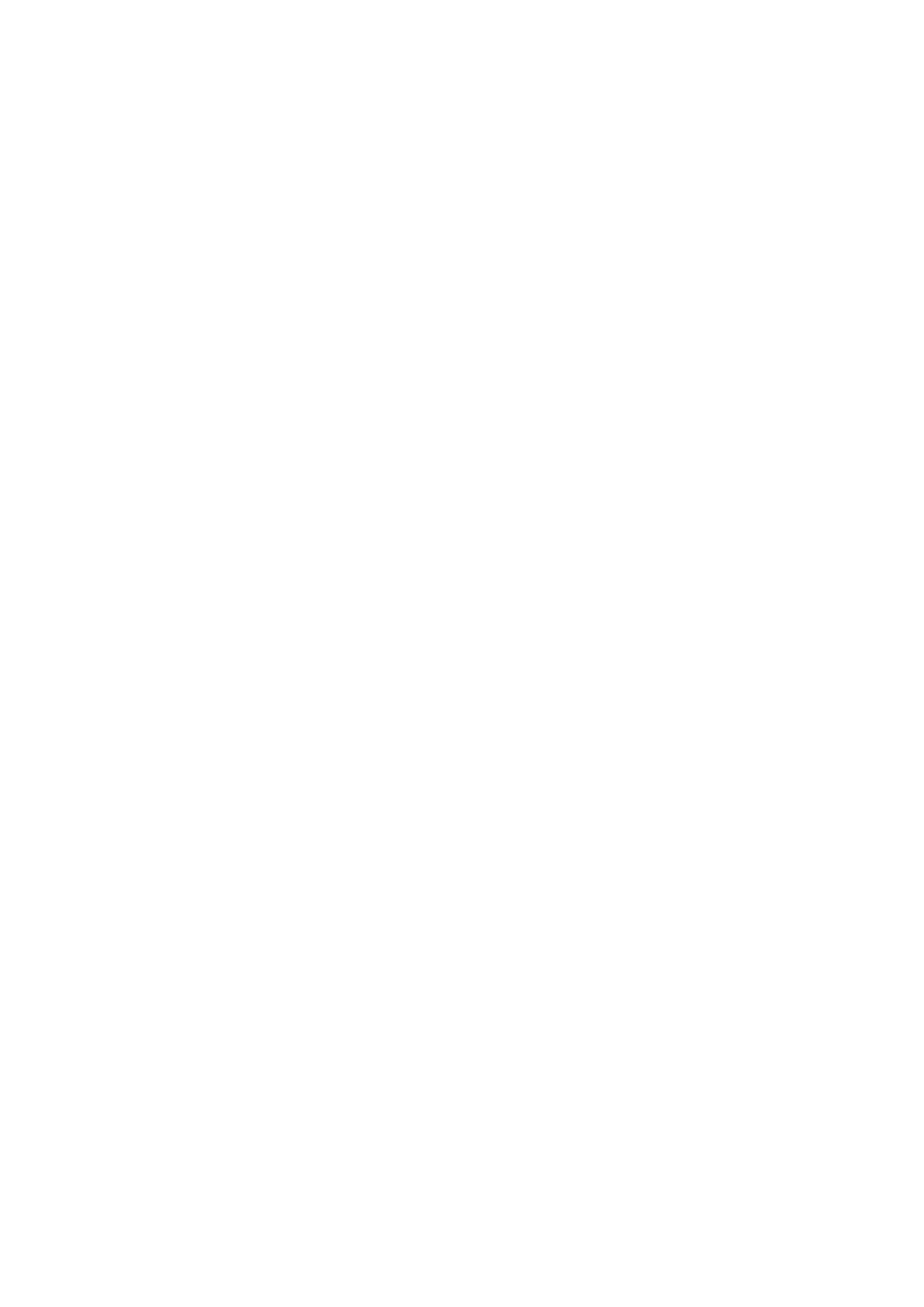

New South Wales

# **Security Industry Amendment (Licences) Bill 2013**

No , 2013

#### **A Bill for**

An Act to amend the *Security Industry Act 1997* and the *Firearms Act 1996* to make further provision with respect to licensing; and for related purposes.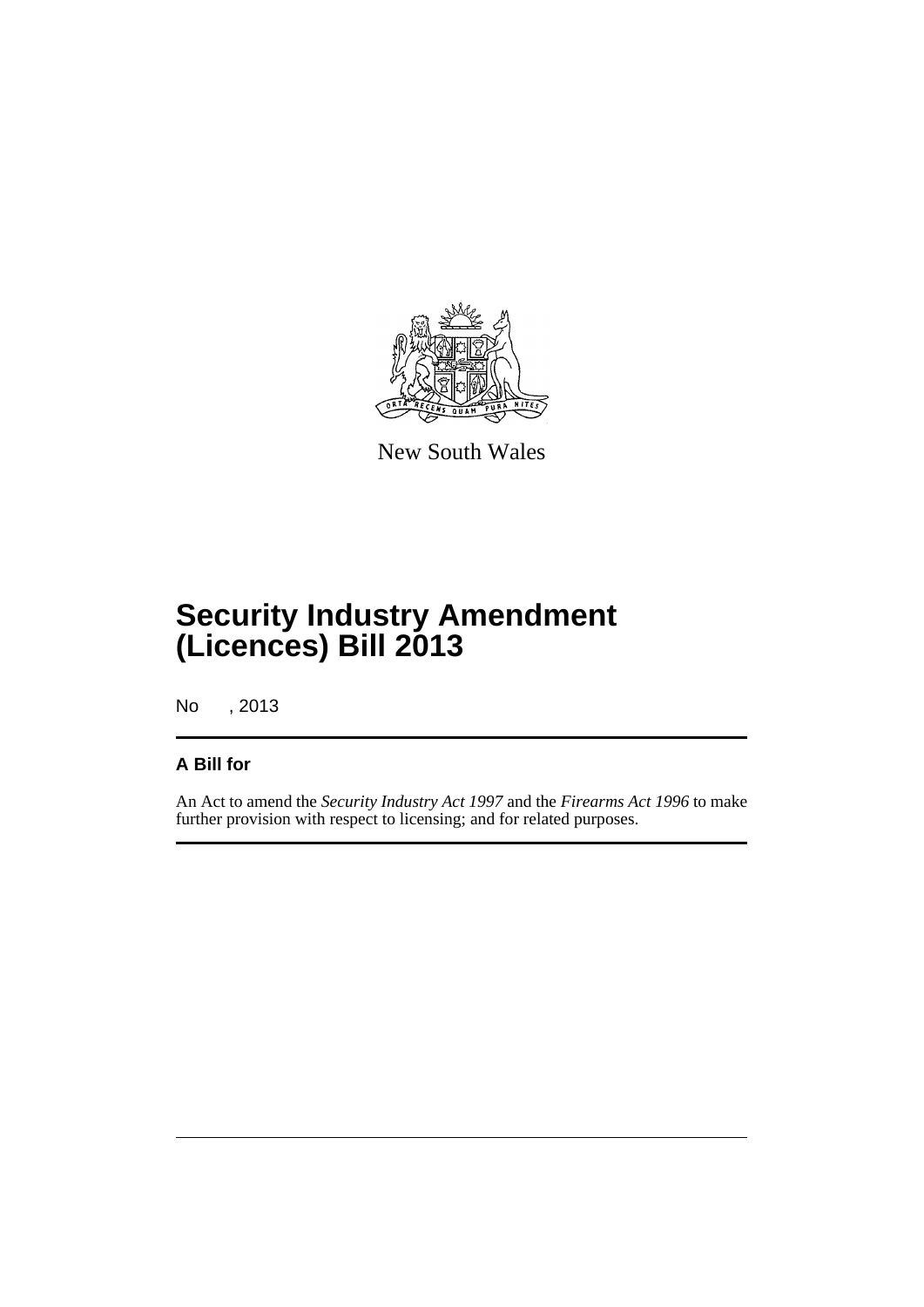<span id="page-5-1"></span><span id="page-5-0"></span>

| The Legislature of New South Wales enacts:                           | 1 |
|----------------------------------------------------------------------|---|
| Name of Act                                                          | 2 |
| This Act is the Security Industry Amendment (Licences) Act 2013.     | 3 |
| <b>Commencement</b>                                                  | 4 |
| This Act commences on a day or days to be appointed by proclamation. | 5 |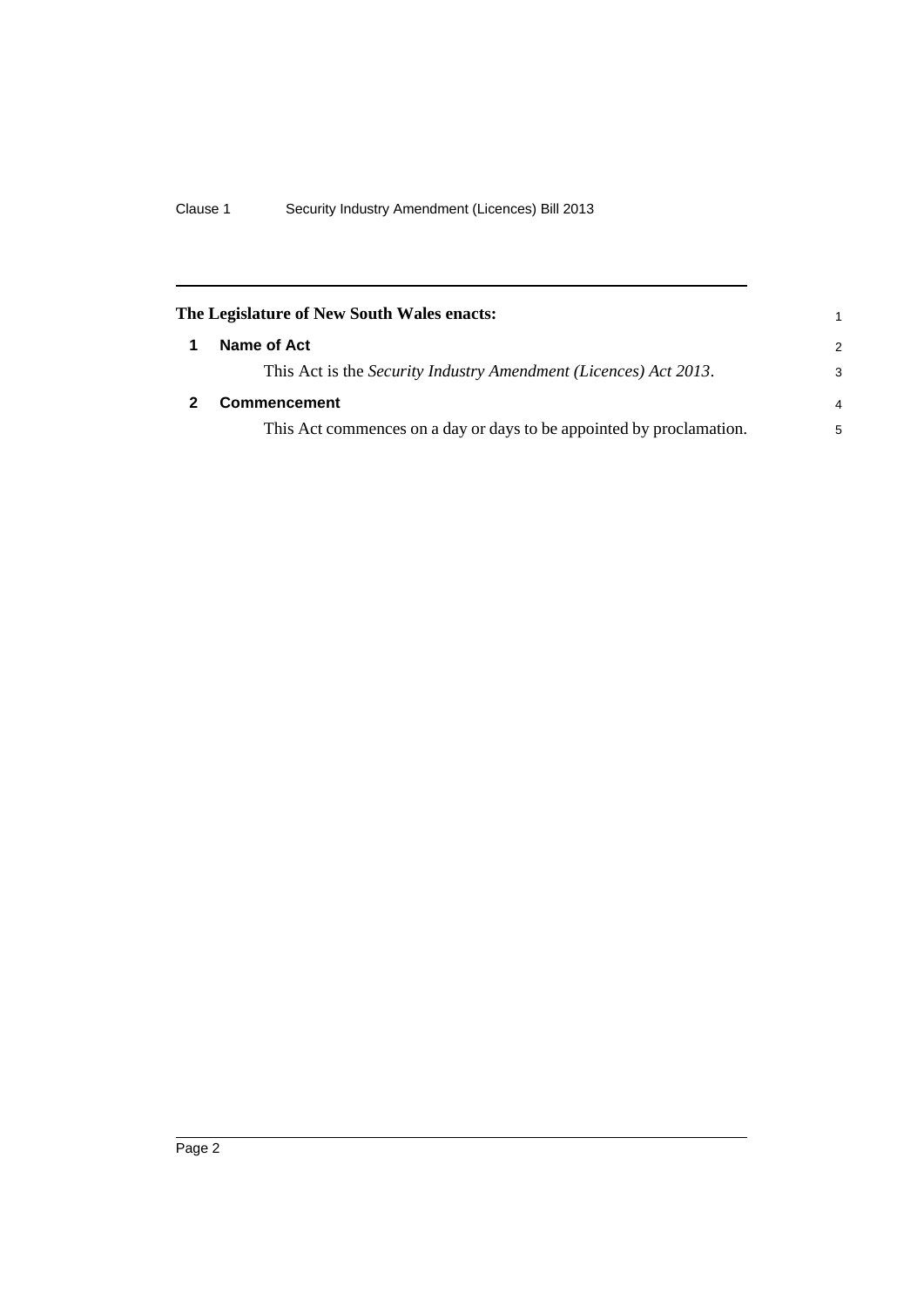Amendment of Security Industry Act 1997 No 157 Schedule 1

<span id="page-6-0"></span>

|       | <b>Schedule 1</b><br><b>Amendment of Security Industry Act</b><br>1997 No 157                                                                                                        | $\mathbf{1}$<br>2   |
|-------|--------------------------------------------------------------------------------------------------------------------------------------------------------------------------------------|---------------------|
| $[1]$ | <b>Section 14 Application for licence</b>                                                                                                                                            | 3                   |
|       | Omit section 14 (2). Insert instead:                                                                                                                                                 | 4                   |
|       | (2)<br>An application must be in the approved form and:                                                                                                                              | 5                   |
|       | be accompanied by the fee prescribed by the regulations,<br>(a)<br>and                                                                                                               | 6<br>$\overline{7}$ |
|       | be supported by such information and particulars as may<br>(b)<br>be prescribed by the regulations.                                                                                  | 8<br>9              |
| $[2]$ | Section 15 Restrictions on granting licence—general suitability criteria                                                                                                             | 10                  |
|       | Insert ", or holds a visa that entitles the applicant to work in Australia (other<br>than a student visa or a working holiday visa)" after "resident" in<br>section 15 $(1)$ $(f)$ . | 11<br>12<br>13      |
| $[3]$ | <b>Section 15 (8)</b>                                                                                                                                                                | 14                  |
|       | Insert after section $15(7)$ :                                                                                                                                                       | 15                  |
|       | (8)<br>In this section:                                                                                                                                                              | 16                  |
|       | student visa means a student visa issued under the Migration Act<br>1958 of the Commonwealth.                                                                                        | 17<br>18            |
|       | working holiday visa means a working holiday visa or a work<br>and holiday visa issued under the <i>Migration Act 1958</i> of the<br>Commonwealth.                                   | 19<br>20<br>21      |
| [4]   | Sections 35 (2) and 36 (3)                                                                                                                                                           | 22                  |
|       | Insert "or become illegible" after "mutilated" wherever occurring.                                                                                                                   | 23                  |
| [5]   | <b>Section 48 Regulations</b>                                                                                                                                                        | 24                  |
|       | Omit section 48 $(2)$ $(e)$ $(ii)$ and $(iii)$ .                                                                                                                                     | 25                  |
| [6]   | Section 48 (2) (e1)                                                                                                                                                                  | 26                  |
|       | Insert after section 48 $(2)$ $(e)$ :                                                                                                                                                | 27                  |
|       | (e1)<br>the making of determinations<br>(including by<br>the<br>Commissioner) in relation to:                                                                                        | 28<br>29            |
|       | the wearing by licensees of uniforms and the<br>(i)<br>character or design of any uniforms so worn, or                                                                               | 30<br>31            |
|       | the markings that may be made on, and the design of<br>(ii)<br>any features of, a vehicle used by any person in or in                                                                | 32<br>33            |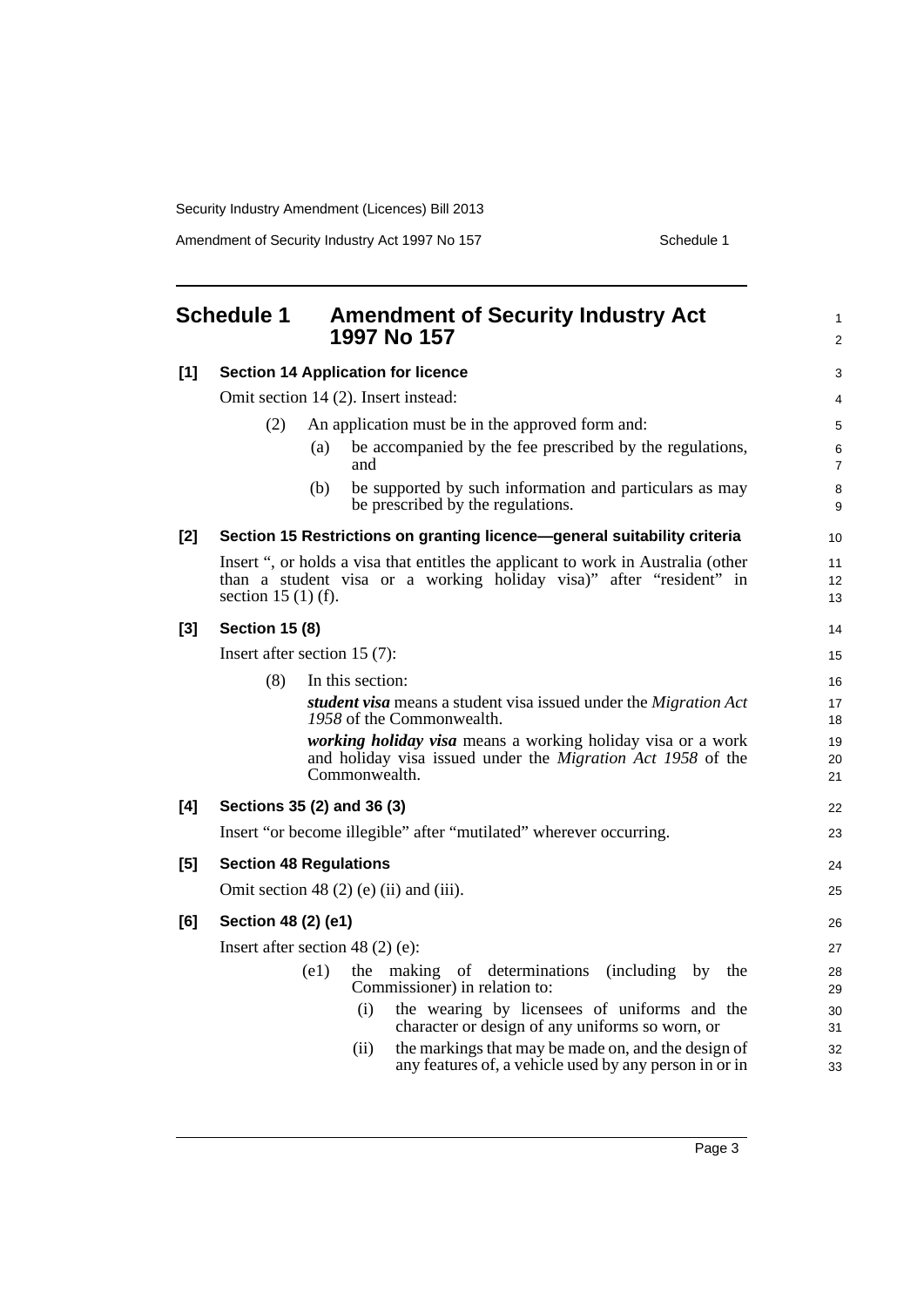Schedule 1 Amendment of Security Industry Act 1997 No 157

|  | connection with the carrying on of any security<br>activity, | $\overline{2}$ |
|--|--------------------------------------------------------------|----------------|
|  | <b>Schedule 2 Savings and transitional provisions</b>        |                |
|  | Insert at the end of clause $1(1)$ :                         | $\overline{4}$ |
|  | any Act that amends this Act                                 | 5              |